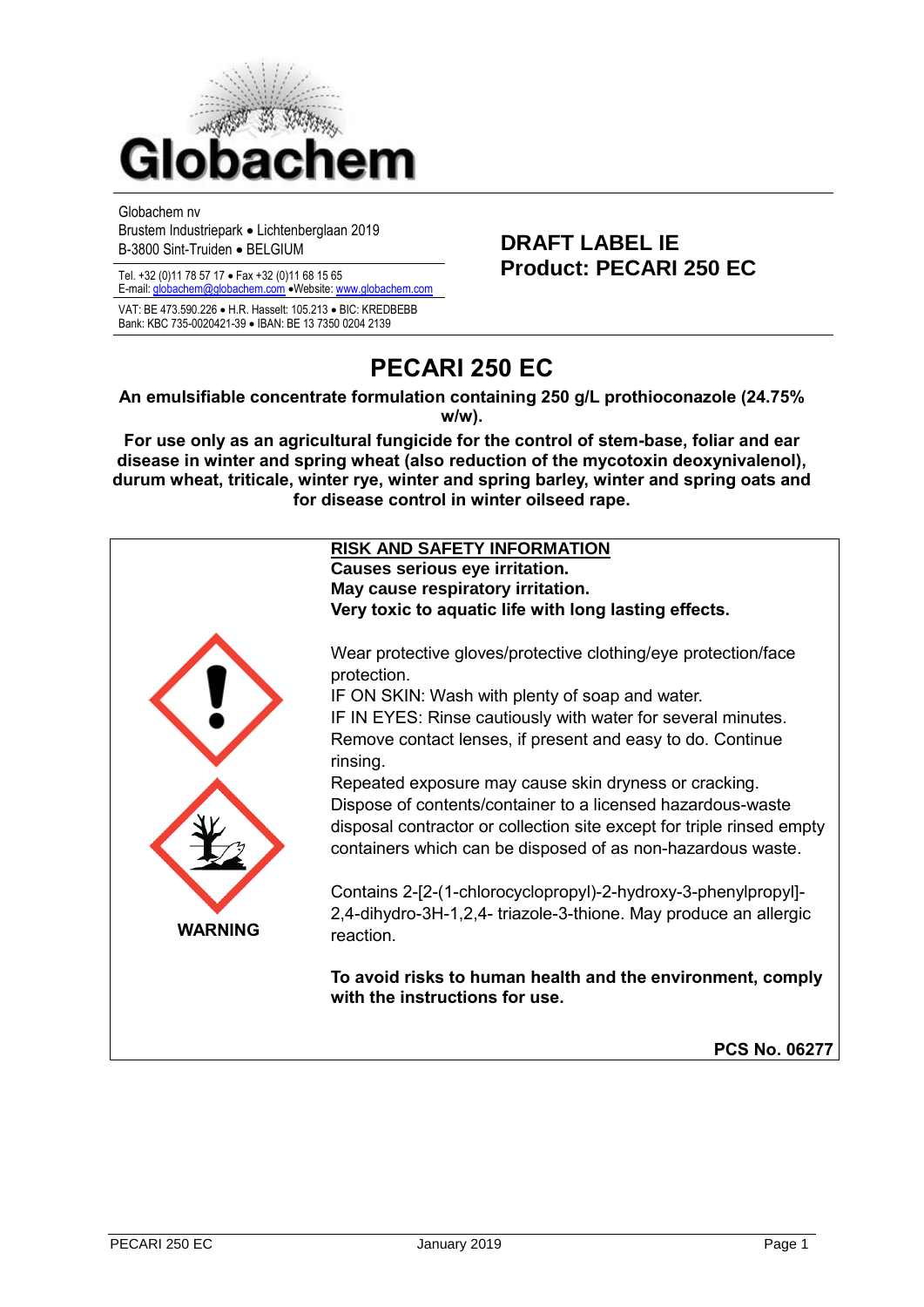

| <b>IMPORTANT INFORMATION</b> |  |
|------------------------------|--|
|------------------------------|--|

#### FOR PROFESSIONAL USE ONLY AS AN AGRICULTURAL FUNGICIDE

| Crop                                                                 | <b>Maximum</b><br>individual dose<br>(L/ha) | <b>Maximum Total</b><br>Dose (per season) | Latest time of application                            |
|----------------------------------------------------------------------|---------------------------------------------|-------------------------------------------|-------------------------------------------------------|
| Winter and spring wheat,<br>durum wheat, winter rye and<br>triticale | $0.8$ L/ha                                  | 2.4 L/ha                                  | Before grain milky ripe stage<br>(GS 71)              |
| Winter and spring barley,<br>Winter and spring oats                  | $0.8$ L/ha                                  | 1.6 L/ha                                  | Before beginning of flowering<br>(GS 61)              |
| Winter oilseed rape                                                  | $0.7$ L/ha                                  | 1.4 L/ha                                  | Before beginning of side shoot<br>development (GS 21) |

**READ THE LABEL BEFORE USE. USING THIS PRODUCT IN A MANNER THAT IS INCONSISTENT WITH THE LABEL MAY BE AN OFFENCE. FOLLOW THE CODE OF PRACTICE FOR USING PLANT PROTECTION PRODUCTS.**

#### **FOR PROFESSIONAL USE ONLY**

For 24 hour emergency information contact Globachem n.v. Telephone: +32 11 78 57 17

**Registration holder: GLOBACHEM NV** Brustem Industriepark- Lichtenberglaan 2019 B-3800 Sint-Truiden - Belgium Tel: +32 11 78 57 17 - Fax: +32 11 68 15 65 E-mail: [globachem@globachem.com](mailto:globachem@globachem.com) Web: [www.globachem.com](http://www.globachem.com/)

**Contents:** 

**1 - 5 L ℮**

**Batch No: see bottle**

# **SAFETY PRECAUTIONS**

#### **OPERATOR PROTECTION**

If swallowed, seek medical advice immediately and show this container or label. In case of accident or if you feel unwell seek medical advice immediately (show label where possible).

#### **ENVIRONMENTAL PROTECTION**

Do not contaminate water with the product or its container ( Do not clean application equipment near surface water. Avoid contamination via drains from farmyards and roads).

To protect aquatic organisms respect an unsprayed buffer zone of 5m to surface water bodies.

#### **STORAGE AND DISPOSAL**

Do not re-use container for any other purpose and dispose of safely.

Keep away from food, drink and animal feeding stuffs.

Keep out of reach of children.

RINSE CONTAINER THOROUGHLY by using an integrated pressure rinsing device or manually rinsing three times. Add washings to sprayer at time of filling and dispose of safely.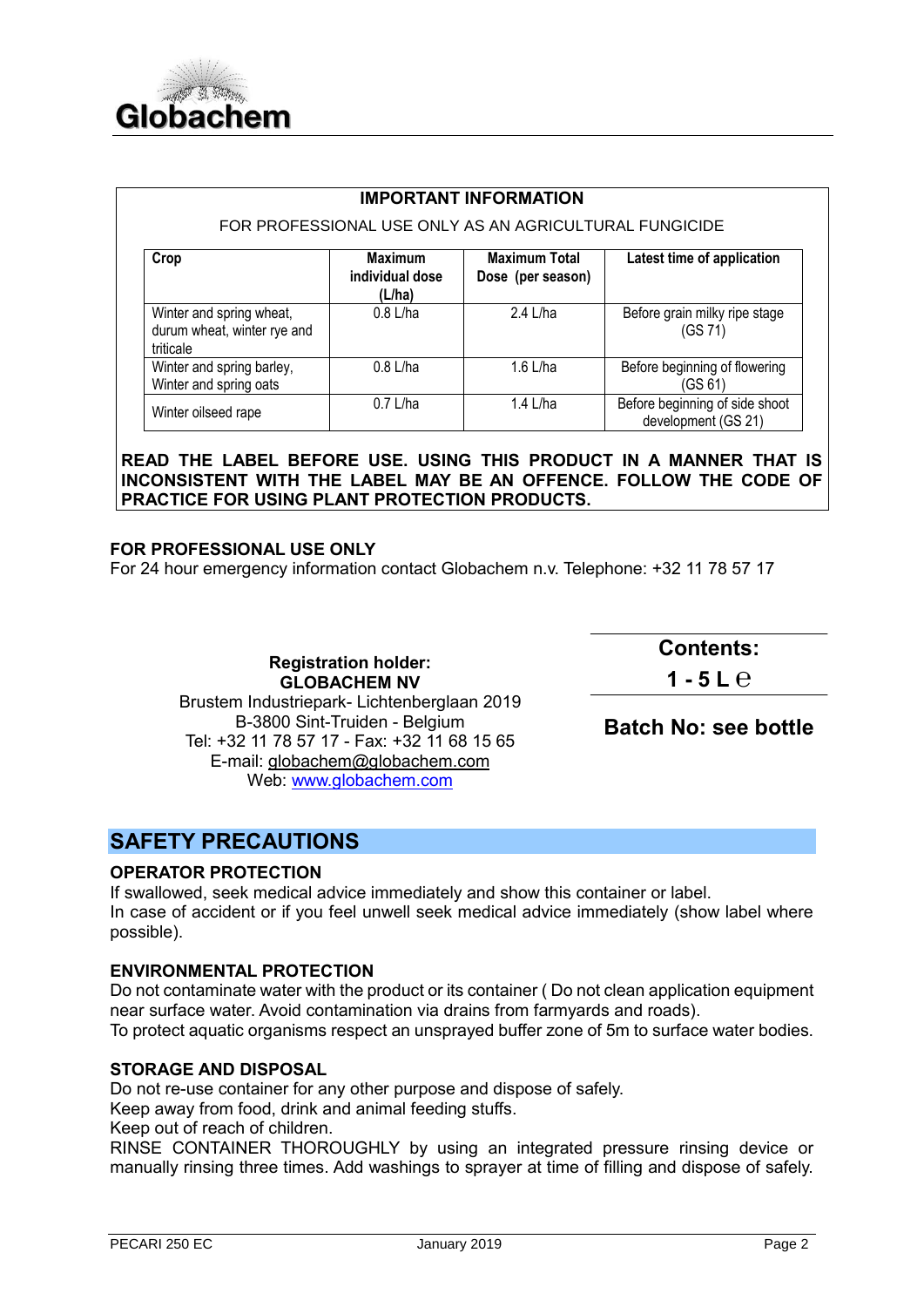

Triple rinsed containers should be punctured to prevent re-use and may be disposed of by an authorised contractor. PROTECT FROM FROST STORE IN A COOL DRY PLACE READ ALL INSTRUCTIONS CAREFULLY BEFORE USE

### **DIRECTIONS FOR USE**

IMPORTANT: This information is approved as part of the Product Label. All instructions within this section must be read carefully in order to obtain safe and successful use of this product.

#### **GENERAL INFORMATION**

PECARI 250 EC is a triazolinthione fungicide recommended for control of a wide range of diseases on winter and spring barley, winter and spring wheat, durum wheat, triticale, winter rye, winter and spring oats, and for disease control in winter oilseed rape.

#### **DISEASES CONTROLLED**

| <b>CEREALS</b>                                              | <b>Wheat</b> | <b>Barley</b> | <b>Oats</b>  | <b>Rye</b> | <b>Triticale</b> |
|-------------------------------------------------------------|--------------|---------------|--------------|------------|------------------|
| Eyespot (Oculimacula spp.)                                  | R            | R             | R            | R          | R                |
| Septoria Leaf Blotch<br>(Mycosphaerella graminicola)        | <b>MC</b>    |               |              | <b>MC</b>  | <b>MC</b>        |
| Glume Blotch (Stagonospora<br>nodorum)                      | <b>MC</b>    |               |              | <b>MC</b>  |                  |
| Powdery Mildew (Blumeria graminis)                          | С            | С             | $\mathsf{C}$ | C          | C                |
| <b>Yellow rust</b>                                          |              | С             |              |            | С                |
| <b>Brown rust</b>                                           | <b>MC</b>    | C             |              | C          | $\mathsf{C}$     |
| Crown rust                                                  |              |               | C            |            |                  |
| Tan spot                                                    | <b>MC</b>    |               |              |            |                  |
| Fusarium ear blight                                         | <b>MC</b>    | <b>MC</b>     |              |            |                  |
| Rhynchosporium Leaf Blotch                                  |              | C             |              | C          | С                |
| Net Blotch                                                  |              | C             |              |            |                  |
| $MC = moderate control$<br>$R =$ reduction<br>$C =$ control |              |               |              |            |                  |

#### **Eyespot (***Oculimacula* **spp.)**

PECARI 250 EC reduces the incidence and severity of eyespot. Spray in the spring at the first sign of disease, from when the leaf sheaths begin to become erect until the 2nd node is detectable (GS 30-32).

#### *Septoria* **Leaf Blotch and Glume Blotch (***Mycosphaerella graminicola* **and** *Stagonospora nodorum***)**

Apply before disease is established in the crop. To protect the upper leaves and ear apply PECARI 250 EC at full flag leaf emergence (GS 37) up to mid-flowering (GS 65). Where disease pressure remains high application may be repeated. Control levels may be enhanced by using robust rates of application.

Applications to upper leaves where *S. tritici* symptoms are present are likely to be less effective.

#### **Powdery Mildew (***Blumaria graminis***)**

Apply PECARI 250 EC at the first signs of disease. Where disease pressure remains high application may be repeated.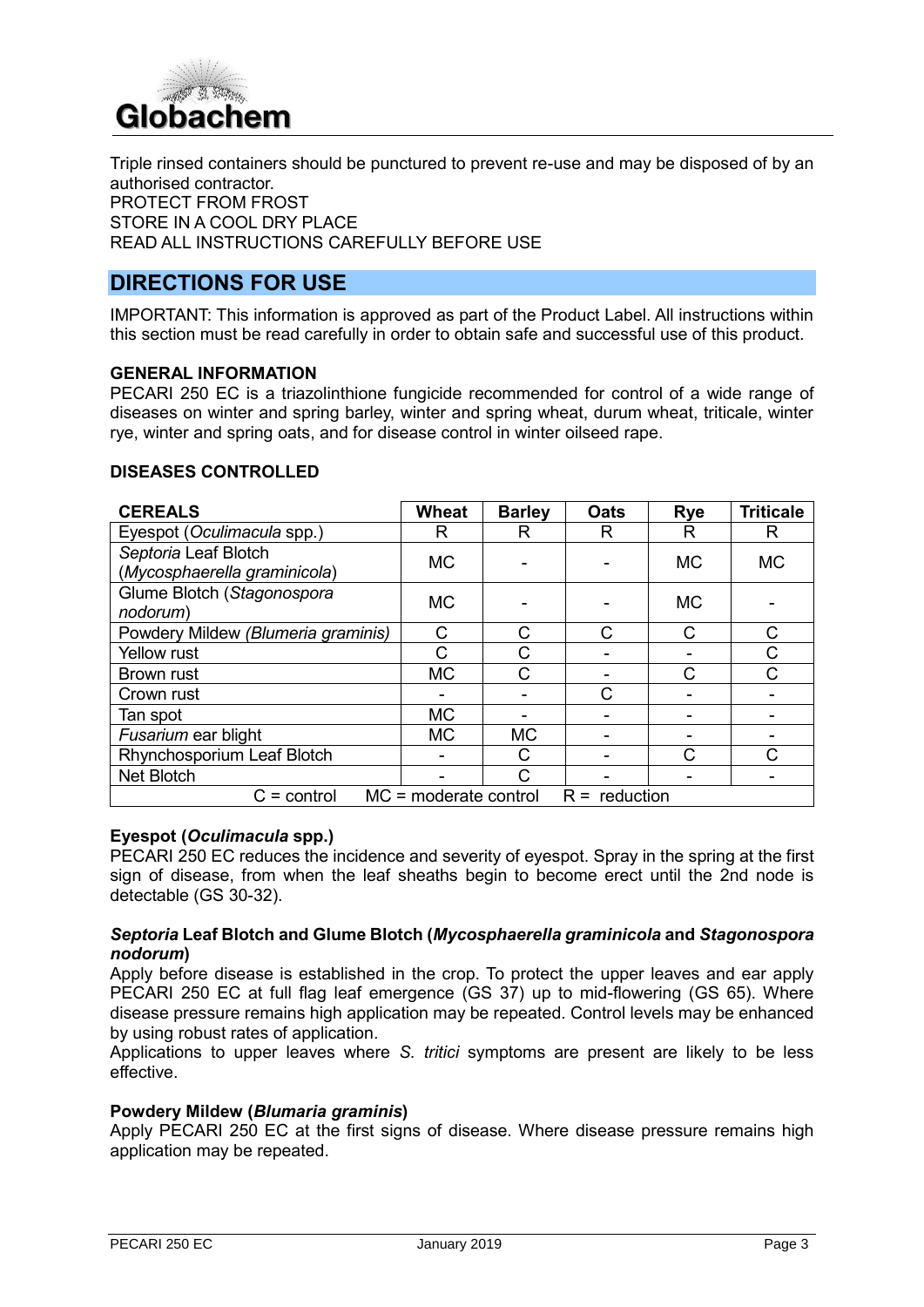

#### **Yellow Rust (***Puccinia striiformis***)**

Apply PECARI 250 EC at the first signs of disease. A second application may be made 2-3 weeks later if re-infection occurs. Applications made to established infections are likely to be less effective.

#### **Brown Rust**

Apply PECARI 250 EC at the first signs of disease. A second application may be made 2-3 weeks later if re-infection occurs. Applications made to established infections are likely to be less effective.

#### **Crown Rust (***Puccinia coronata***)**

Apply PECARI 250 EC at the first signs of disease. A second application may be made 2-3 weeks later if re-infection occurs. Applications made to established infections are likely to be less effective.

#### **Tan Spot (***Pyrenophora tritici-repentis***)**

Apply PECARI 250 EC at the first signs of disease in spring or early summer. Where disease pressure remains high application may be repeated.

#### **Ear Disease Complex (***Fusarium* **ear blight and sooty moulds)**

Apply PECARI 250 EC soon after ear emergence until the end of flowering (GS59-69). Control of ear diseases can result in cleaner, brighter ears. Through the reduction of ear blight, PECARI 250 EC effectively reduces the level of the *Fusarium* mycotoxin deoxynivalenol (DON) in wheat grain. However, where *Fusarium* levels are high, the reduction achieved may not always be sufficient to ensure that DON levels fall below the statutory limit.

#### *Rhynchosporium* **Leaf Blotch**

Apply PECARI 250 EC in spring at the first signs of disease. For severe infections a second application may be necessary 2-3 weeks later.

#### **Net Blotch (***Pyrenophora teres***)**

Apply PECARI 250 EC at the first signs of disease in spring/early summer. For severe infections, a second application 2-3 weeks later will give most effective control when conditions remain favourable for disease development.

| <b>WINTER OILSEED RAPE</b>               | Oilseed rape |
|------------------------------------------|--------------|
| Light leaf spot                          | МC           |
| Phoma Leaf spot/Stem Canker              |              |
| Sclerotinia stem rot                     |              |
| $MC = moderate control$<br>$C =$ control |              |

#### **Light Leaf Spot**

Apply PECARI 250 EC in autumn/winter (usually late October to early December) protectively. Follow up spray(s) may be required in early spring from the onset of stem elongation, depending on disease development.

#### *Phoma* **Leaf spot/Stem Canker**

Apply PECARI 250 EC in autumn at the first sign of disease. Repeat application in late autumn/winter, if disease symptoms reoccur.

#### *Sclerotinia* **stem rot (***Sclerotinia sclerotiorum***)**

Apply PECARI 250 EC at early to full flower.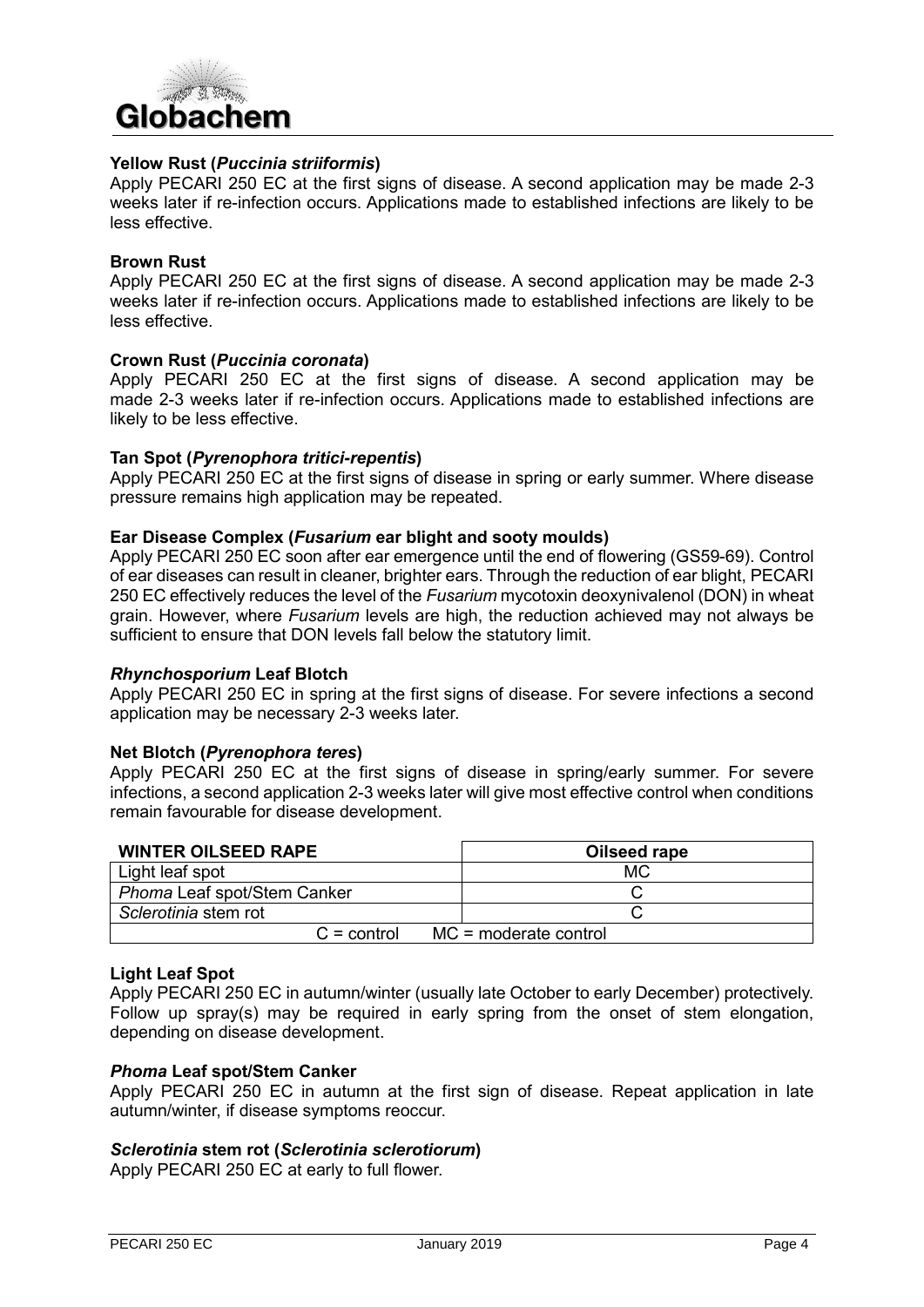# Globachem

#### **RESISTANCE STRATEGY**

Repeated application of PECARI 250 EC alone should not be used on the same crop against a high risk pathogen such as cereal powdery mildew. Tank-mixtures or alternation with fungicides having a different mode of action (e.g. morpholines) have been shown to protect against the development of resistant forms of disease.

Take all precautionary measures to reduce the selection pressure for insensitive *Septoria tritici* strains (e.g. tank-mix with product having a different mode of action which is active against *Septoria).* Consult your advisor for up to date guidance regarding current resistance status and a strategy for preventing and managing resistance in the cereal and oilseed rape pathogens listed on the label.

The Fungicide Resistance Action Committee (FRAC) produces recommendations that may be consulted for additional information.

Strains of light leaf spot resistant to azole fungicides are known to exist. To avoid development of resistance apply product protectively in response to disease forecasts. Where possible, when light leaf spot is present, avoid the use of azole based fungicides when targeting other diseases such as *Sclerotinia* at mid flowering stage.

**Caution:** The possible development of disease strains resistant to PECARI 250 EC cannot be excluded or predicted. Where such resistant strains occur, PECARI 250 EC is unlikely to give satisfactory control.

#### **CROP SPECIFIC INFORMATION**

PECARI 250 EC may be used on all commercial varieties of winter and spring barley, winter and spring wheat, durum wheat, triticale, winter rye, winter and spring oats and winter oilseed rape.

#### **Cereals**

Method of application: Tractor mounted/trailed sprayer.

Apply PECARI 250 EC at 0.8 L/ha in 100-300 L water/ha.

Apply as a MEDIUM spray quality. A spray pressure of 2-3 bar is recommended. Maximum total dose per crop is 1.6 L/ha for barley and oats and 2.4 L/ha for wheat and rye. PECARI 250 EC may be applied at any stage before grain milky ripe stage (GS 71) in winter wheat and winter rye and up to beginning of flowering in barley and oats (GS 61).

#### **Winter Oilseed Rape**

Method of application: Tractor mounted/trailed sprayer.

Apply PECARI 250 EC at 0.7 L/ha in 100-300 L water/ha.

Apply as a MEDIUM spray quality. A spray pressure of 2-3 bar is recommended. Maximum total dose per crop is 1.4 L/ha. PECARI 250 EC may be applied at any stage before beginning of side shoot development (GS 21).

Apply PECARI 250 EC in 100 to 300 litres of water per hectare. The higher spray volumes are recommended where the crop is dense or disease pressure / risk is high to ensure good penetration to the lower leaves and stem bases. Disease control may be compromised by reducing water volumes, where good spray coverage is difficult to achieve.

#### **MIXING AND SPRAYING**

Thoroughly shake the pack before use. Add the required quantity of PECARI 250 EC to the half-filled spray tank with the agitation system in operation and then fill to the required level. Continue agitation at all times during spraying and stoppages until the tank is completely empty. Spray immediately after mixing. Sprayers should be thoroughly cleaned before use, and filters and jets checked for damage and blockages. Boom height should be adjusted to ensure even coverage of the crop, particularly at later growth stages. The correct height is one